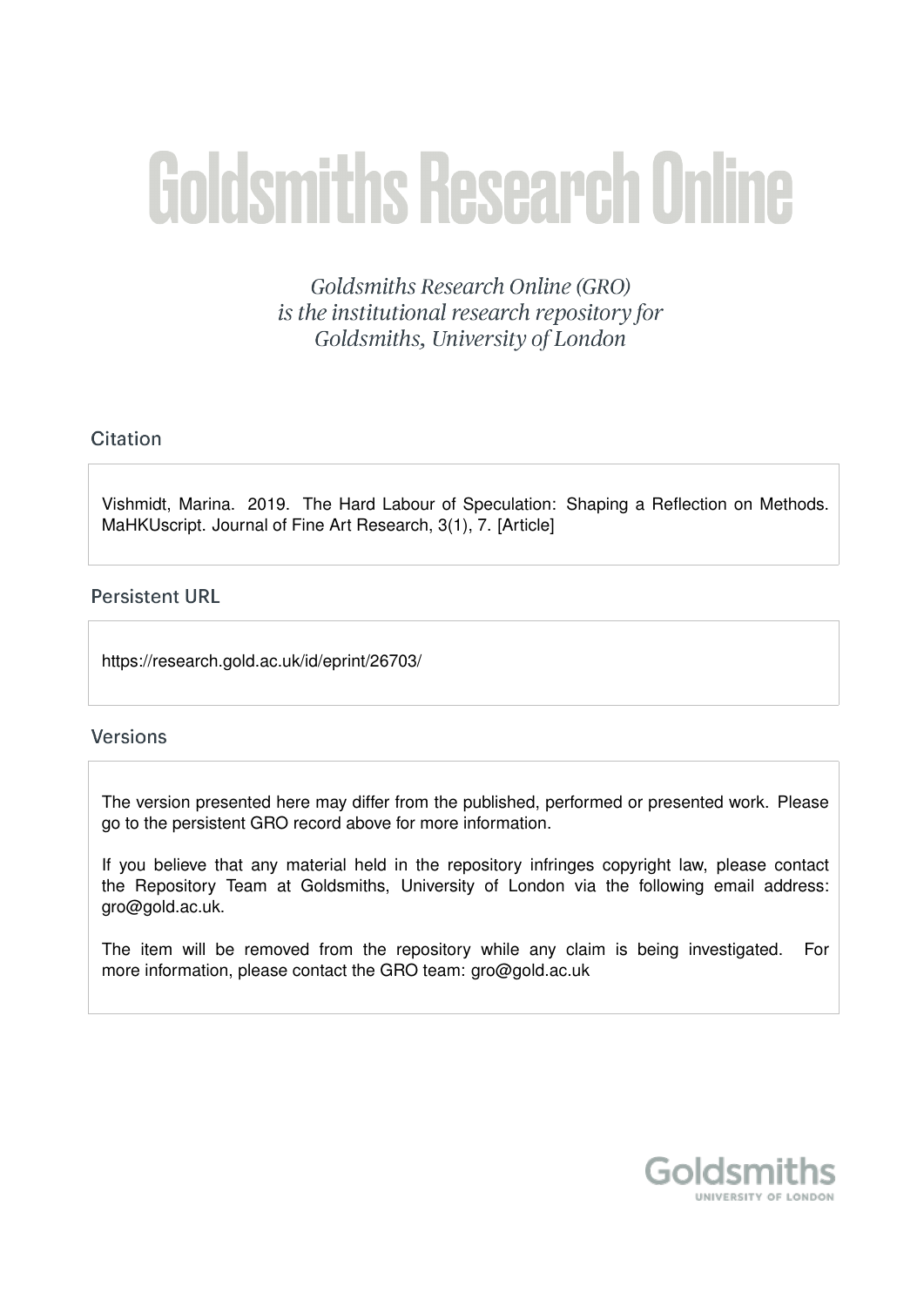# **RESEARCH ESSAY**

# The Hard Labour of Speculation: Shaping a Reflection on Methods

#### Marina Vishmidt

Goldsmiths, University of London, UK [m.vishmidt@gold.ac.uk](mailto:m.vishmidt@gold.ac.uk)

Over the past years of critically engaged participation in the sphere of activity that has until recently been neutrally known as 'contemporary art'<sup>1</sup> from the perspective of a theorist, writer and teacher, I have been developing a constellation of ideas which both speak about (as an observer) and 'speak nearby' (as a participant) the imbrication of art with political and economic forces in the disaster capitalism of our era from the standpoint of the production of subjectivity and labour. I've come to call this constellation *speculation as a* mode of production.<sup>2</sup> This research essay will provide an introduction to what is intended with this designation, and hopefully be able to frame some tangents of inquiry not yet pursued under this imprimatur but which are nonetheless relevant.

#### **Method**

Like Adorno and Horkheimer's 'culture industry', or Schumpeter's 'creative destruction', the first thing to do is to prise open a phrase that accrues the familiarity both of a slogan and of a description of something out there in the world. It first has to be rendered paradoxical – *estranged*, in terms familiar from modernist aesthetics – before discerning what logic is actually at work in the conjunction. Thus combining the terms 'speculation' and 'production' flags what I want to call attention to: speculation's character as a method productive of both concepts and capitalist value: one which is intrinsic to the social genealogy of modern and contemporary art. In order to set out these methodological stakes, we need to see what kind of method speculation, as a logic of activity and as an activity itself, already represents within art's genealogy.

The departure point for my narrative of the conjunction of speculation and art lies, not unpredictably, with Immanuel Kant and the role of art (or, more precisely, the aesthetic faculty precipitated by the experience of natural and, latterly, created beauty) in his critique of the faculty of judgement. Reacting to several generations of philosophical rationalism, utilitarianism and scepticism, Kant's project was to re-assess their empiricist premises by theorising the character of the 'faculties' of pure reason, practical reason and judgement. The attempt to prescribe those boundaries is conceived as a response to the tendency of the civilisation, out of which bourgeois empiricism arose, to sweep away extant forms of institutional stability as was the case with its promulgation of scepticism of religion and querying of traditional social mores. Thus, 'speculation' is a thought-form that arises in an epistemological project seeking to establish the boundaries of bourgeois society *and* the boundaries of its philosophical inquiry and aesthetic sensibility. This can be seen in some ways, though not in others, as a conservative move, which is subsequently used to justify other radical modernist axioms of boundary setting such as the autonomy of art from social and economic influences. The work of thinkers like G.F.W. Hegel would take the still relatively formalist and analogical idealist project as formulated by Kant further into a thoroughgoing vector of 'reconciliation-vianegation: the speculative dialectic. Concomitantly, in the late twentieth century, speculation is reabsorbed

<sup>1</sup> Recent publications querying the coherence and neutrality of both the object and the category of 'contemporary art' from a political and philosophical standpoint include the work of Suhail Malik, Tirdad Zolghadr, Peter Osborne and Terry Smith. See, representatively, Malik 2017, 'When is Contemporary Art?' In: Simon Sheikh and Maria Hlavajova, eds. *Former West: Art and the Contemporary after 1989.* Cambridge, MA: MIT Press; Zolghadr 2016, *Traction*, Berlin and New York: Sternberg Press; Osborne 2013, Anywhere or Not at All: Philosophy of Contemporary Art, London and New York: Verso; Smith 2009, *What is Contemporary Art?*, Chicago: University of Chicago Press.

<sup>&</sup>lt;sup>2</sup> Vishmidt 2018, Speculation as a Mode of Production: Forms of Value Subjectivity in Art and Capital, Leiden: Brill.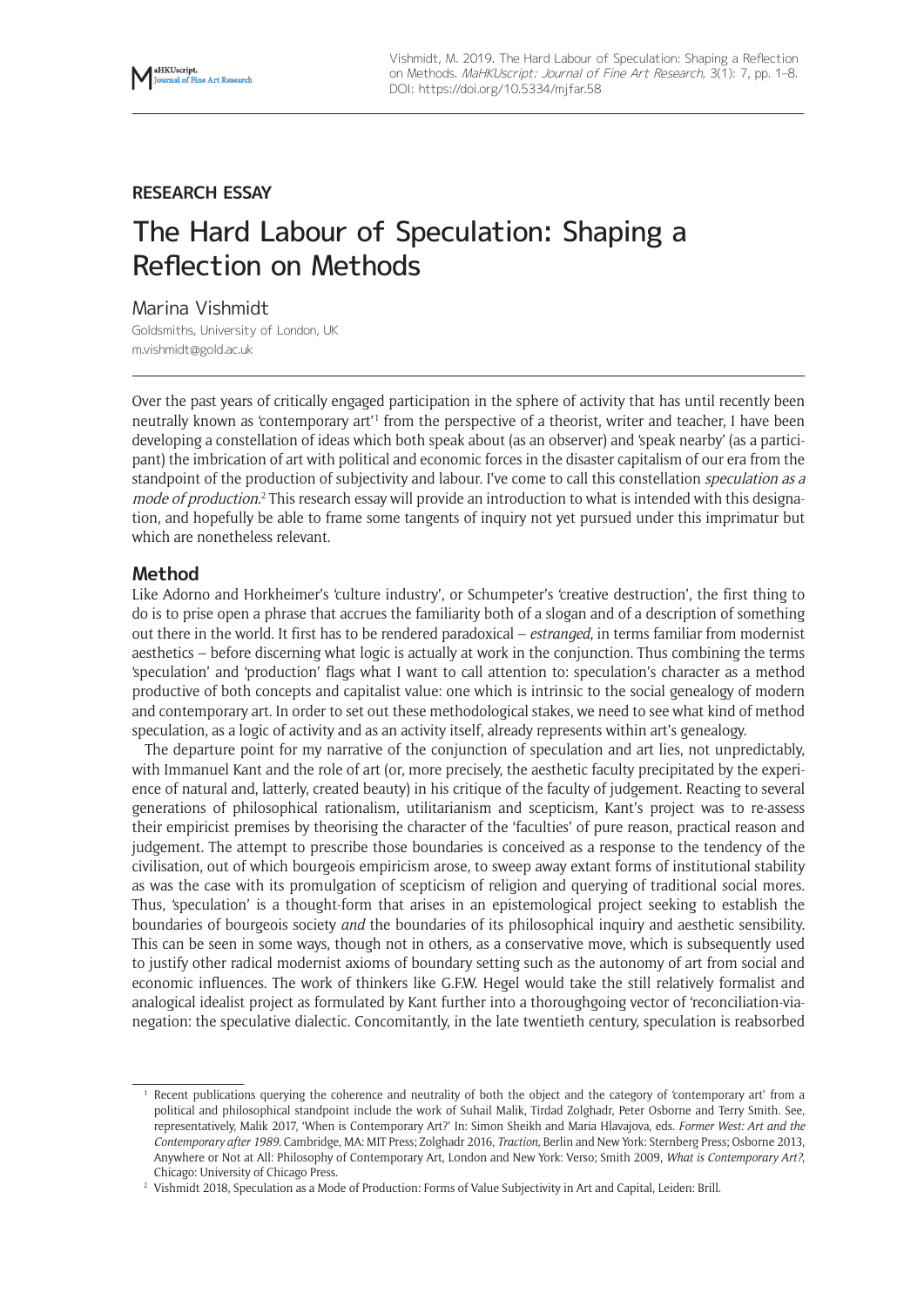as a 'moment' of economic thinking in consequence of the transformation of the global capitalist economy for which various kinds of 'groundlessness' (of money, of value) assume greater centrality.

However, at this stage what is at stake is not so much the development of a philosophical history of the category of art as social form. This is mentioned rather as a starting point for following how modernist aesthetics generates notions of the freedom of subjectivity. This is a subjectivity rooted in the unconditioned or 'disinterested' nature of aesthetic experience and not in labour or production. From this we can see how the boundary between art and labour as one of the main fissures in the notion of subjectivation in capitalist modernity has, especially from the twentieth century onwards, been tested and displaced. The twentiethcentury avant- garde period of modernism is generally taken as a good point of departure with its migration of value from the object to the subject, with the readymade often posited as a privileged example. More synoptically, art emerges as a discrete category of practice in capitalist modernity out of the division of labour instituted by modern processes of rationalisation and industrialisation, and the accompanying modes of class formation. Art is established as non-labour, and, like the commodity, thereby conceals the labour that it is. This form of social being already has roots in pre-capitalist divisions between mental and manual labour as narrated by the Frankfurt School-linked economist and theorist Alfred Sohn-Rethel,<sup>3</sup> although the mixed craftsman-scholar class character of the artist is by no means permanent, and in the eighteenth and early nineteenth centuries undergoes a significant transformation, re-emerging with the patina of social and spiritual exceptionality that stems from Kantian and Romantic notions of genius.4 This sees art becoming established as a constitutively pliable, empty and intrinsically *speculative* category of activity: a form of thought or nomination which often seems suggestively close to the protean forms of capital value, and has induced some authors – including this one – to draw an analogy between the so-called 'automatic subject' of self-valorising value satirically drawn by Marx, and the 'automatic subject' of art as a way of considering the activity of the practitioner an iterative gesture in a world whose preconditions are already given by the evolving realities of the division of labour, the ongoing character of primitive accumulation, and the institutionalisation of these in altered but symptomatic form in the space of contemporary art in particular (keeping in mind that there are 'art worlds' that do not fall under the CA rubric).

But this is still too general and superficial a view, if not the worst point of departure. If so far the roughest of outlines has been provided for the historical and philosophical coordinates of 'speculation' as a social form that locates a mutable boundary between art and labour as an index of art's independence in capitalist modernity, we don't yet know much about what would constitute speculation as a method, critical or otherwise. An exegesis of the latter would be grounded in the need to simultaneously hold in view the double character of art as a social fact (Adorno): both as an 'absolute commodity' and as a potential scenario of non-labour which opens the field to speculative that is 'other-futural' practices of thought, individuation, and collectivity. With the hypothesis that there is a speculative identity between art and capital as sketched out above a contrary proposition emerges: this speculative identity is a non-identity insofar as identity thinking must be thought against itself and yet thought cannot help but identify.<sup>5</sup> Thus I proceed to explore this antagonism rooted in the speculative itself through an engagement with the *labour* of speculation. That is to say, I examine it through the current of determinate negativity in the ostensibly open-ended and disinterested activity of speculative thought, which is considered integral to the conceptual praxis of art and philosophy alike in the Western tradition before returning to follow its reflection once again in the social, economic and political hegemony of finance in the present.

The notion of negativity as the challenge posed by labour to 'pure' thought or, from another viewpoint thought as labour, is a theme I take up from Theodor W. Adorno, who derives it from Hegel and discusses it substantively in his *Hegel: Three Studies*.<sup>6</sup> A condensed view of what is at stake here, for our present purposes, would show that, in Hegel, spirit rather than occupying one side of a scission between the material and the abstract, instead (implicitly) founds itself upon the existence of social labour; a move also recognised in

<sup>3</sup> Sohn-Rethel, Alfred 1978, *Intellectual and Manual Labour: A Critique of Epistemology*, translated by Martin Sohn-Rethel, Atlantic Highlands, NJ: Humanities Press.

<sup>4</sup> For a substantive historical inquiry, see Woodmansee, Martha 1994, *The Author, Art, and the Market: Rereading the History of Aesthetics*, New York: Columbia University Press.

<sup>5</sup> Adorno, Theodor W. 2007a [1969], *Aesthetic Theory*, translated by Robert Hullot-Kentor, London: Continuum, p. 5.

<sup>6</sup> Adorno, Theodor W. 1993 [1963], *Hegel: Three Studies*, translated by Shierry Weber Nicholson, Cambridge, MA and London: MIT Press.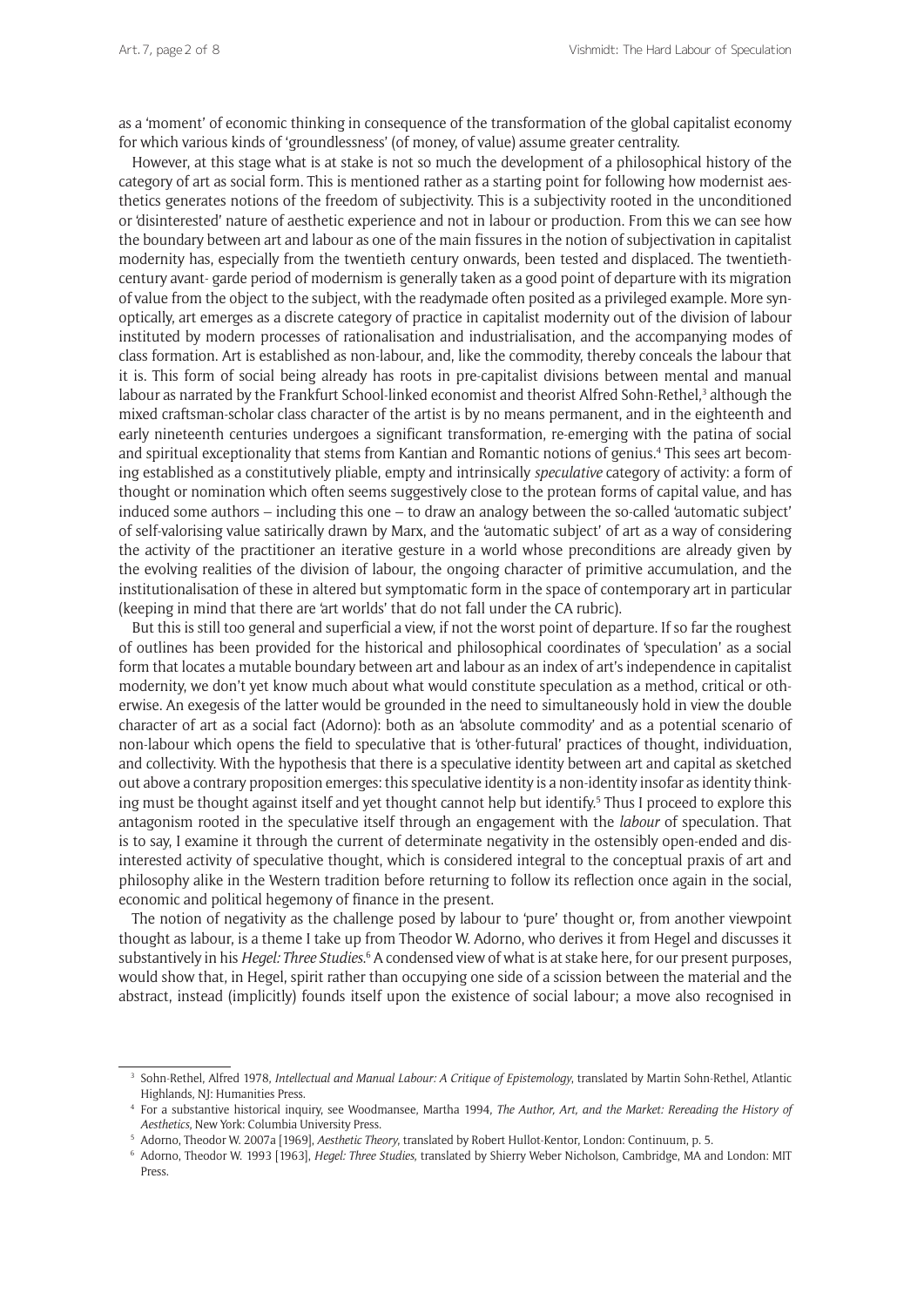Karl Marx's appropriation of the speculative dialectic for political, materialist ends.7 What for Hegel is the 'labour of the negative' as the constant overcoming and transformation of positions in the space of thought becomes for Marx a mode of understanding the course of history and social struggle, who holds on to the 'speculative' insofar as it points to the mutability of existing states of affairs which would prefer to declare themselves natural and eternal. Thus, speculative philosophy inasmuch as it has a dialectical form is animated by a labour of the negative, which does not consist purely of the antagonism of concepts in relation to one another, but is also inscribed in the negativity of thought's separation from material labour. However, the fact that this labour is universalised as spirit means, for Adorno, that Hegel was cognisant of labour as a social relationship, as the social 'objectivity' of labour in the abstract, or labour in its commodified and socially 'synthetic' form, rather than as any particular activity. Thus, for Adorno, spirit must be defined as labour first and foremost, in all philosophy, not only in Hegel: *thought must be defined through what it lives off of*. He writes:

[W]hat the transcendental synthesis was after could not be separated from its connection with labor. The systematically regulated activity of reason turns labor inward; the burdensomeness and coerciveness of outwardly directed labor has perpetuated itself in the reflective, modeling efforts that knowledge directs toward its 'object', efforts that are again required for the progressive domination of nature.8

Thought envisions itself as an agency separate from its materials, and processes them much as labour does the objectivity of nature; as Alfred Schmidt notes, labour in fact represents the idealist, subjective counterpart to the objectivity of the natural, material world.<sup>9</sup> '[T]he strains and toils of the concept are not metaphorical', Adorno writes. 'If spirit is to be real then its labour is certainly real'.10 Importantly, the selfconsistency of the Hegelian 'spirit' expels or cancels labour even as it derives from it, much as the 'automatic subject' of capital is necessarily trapped in an illusion of self-valorisation, or just as financialised capital logically and empirically strives to repress labour – and nature – in its equations of value, casting these aside as 'externalities' and 'waste'.11 Clearly all these postulates, as well as their terms, are ripe for a wholesale revision in light of the critical and epistemological work being done by recent and older variants of political ecology, feminist and black studies, and their ability to materially re-cast the notions of the human, labour and nature operating in the mid-20<sup>th</sup> century Frankfurt School Marxist discourses. Yet, the kinds of 'entanglements' (Barad) brought out by Adorno's analysis are capable of contributing to those projects, inasmuch as they signal a negativity and contradiction in modernist discourses of development and identity that can be reproduced structurally even as they are disavowed rhetorically, which is as abiding a dilemma in academic undertakings as it is in artistic practice, for reasons both systemic and ideological.

So, the negativity of speculation is labour, since labour is the operative mode of the desire, which drives the 'restlessness' (Nancy) of the speculative dialectic as it negates each state to become other and otherwise.<sup>12</sup> All abstraction tries to distance itself from the concrete, while incorporating it as content, but the abstraction – the dominant social forms that have social and historical content but seem to have become formalised beyond the grasp of agency – that constitutes the concrete itself cannot drift out of view. For Adorno, however, Hegel does not live up to the significance of this discovery and tries to present spirit as self-sufficient (absolute) rather than a conditional outcome of social labour itself conditioned by history and power – and nature. It will fall to Gilles Deleuze to revisit the notion of speculation as a site of hard labour, with his 'something forces us to think' in *Difference and Repetition*. 13 An emphasis on the labour of speculation on a conceptual and critical level can also help us to avoid a politics of representation eager to

<sup>7</sup> Marx, Karl and Friedrich Engels 1970 [1846], *The German Ideology, Part One*, edited by Christopher J. Arthur, London: Lawrence and Wishart.

<sup>8</sup> Adorno 1993, pp. 20–1.

<sup>9</sup> Schmidt, Alfred 1971 [1962], *The Concept of Nature in Marx*, translated by Ben Fowkes, London: Penguin, p. 115.

<sup>10</sup> Adorno 1993, pp. 21–2.

<sup>11</sup> See, among others, Moore, Jason W. 2015, *Capitalism in the Web of Life: Ecology and the Accumulation of Capital*, London and New York: Verso and Armiero, Marco and de Angelis, Massimo 2017, 'Anthropocene: Victims, Narrators, and Revolutionaries', *South Atlantic Quarterly*, 116(2): 345–362, for elaboration of the 'Wasteocene'.

<sup>&</sup>lt;sup>12</sup> Nancy, Jean-Luc 2002 [1997], *Hegel: The Restlessness of the Negative*, translated by Jason Smith and Steven Miller, Minneapolis: University of Minnesota Press.

<sup>13</sup> Deleuze, Gilles 1994 [1968], *Difference and Repetition*, translated by Paul Patton, London: Athlone Press.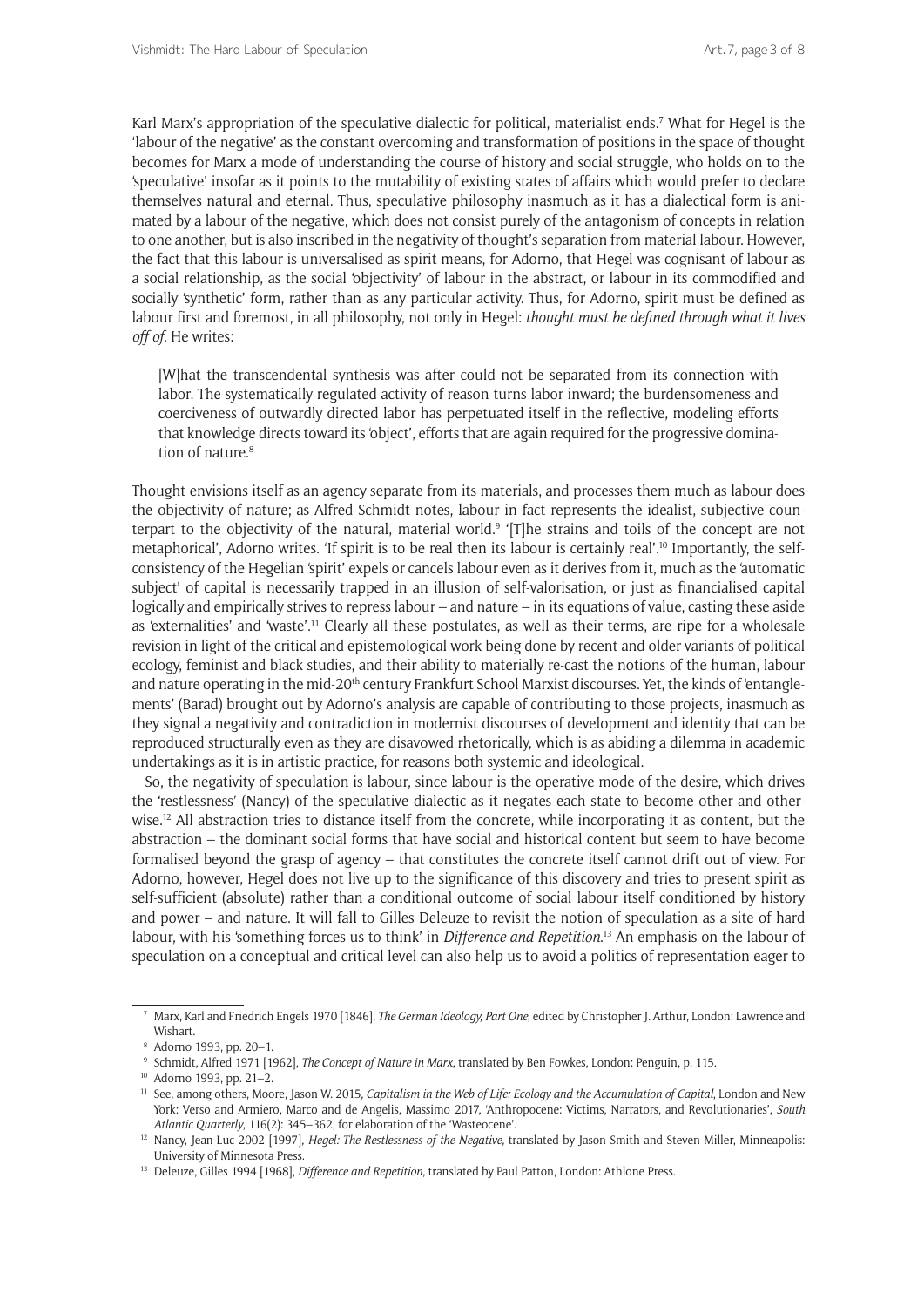find the empirical labour in every commodity, and the empirical commodity in every artwork. An emphasis on the productive character of speculation can resist the closures of identity – identity here not referring to the spectral polemical object 'identity politics' but identity as a way of thinking; the subsumption of the object by the concept delineated by Adorno – by means of speculative thought, which always returns to the experience of non-identity and thus to the alterity and futurity motivating every practice of critique. As Simon Jarvis writes, 'Whereas abstract identity tries to get rid of difference and contradiction as mere error, speculative identity is to contain the experience of difference and contradiction within itself'.14 This experience of difference can also recursively affect the process of building a critical approach that receives its orientation from non-identity and hence strives to remain speculative at the level of concepts as well as ways of intervening.

The above-sketched methodology thus takes as its axiom the proposition that materialist thinking cannot proceed very far in a critical project without calling on the metaphysical, or in other words, on speculation, if it hopes to exceed the simple confirmation of what currently exists. Hegel's epigram on the real rationality of a rational reality captures the necessity of speculation to make sense of a real which does not cohere arbitrarily and will not be suspended without attending to the intricate mediations which speculative thought can make tangible.15

#### **How Does Art Speculate?**

Recent inquiries in this direction, including the work of art theorists Suhail Malik and Andrea Phillips, have expertly demarcated how art markets obfuscate the profit motive and market disciplines through an assumptive logic of 'love of art', which licenses opacity and irrationality at best, and vast reserves of corruption in the worst – a libidinising of commodity exchange that perhaps throws into relief the far-from-rational laws of operation of capitalist markets more broadly.16 On another level of abstraction, however, Malik has also written how critique performs a homeostatic role in the sphere of the art institution which, while not exactly aligning 'values' with 'value', performs a more intimate homology between the development of art brands based on groundless gestures of appropriation, nominally critical or at least mimetic in nature, and the structure of the financial derivative, to come back to the 'ground' of how we often imagine speculation to function in today's world. For Malik, this homology is the 'indeterminacy' that ensures brands are flexible enough to adjust themselves to different markets and/or benchmarks of critical assessment.<sup>17</sup> Speculation becomes both the name of the margin that allows art to exceed the status quo shaped by established relations of property and power, and to emulate and dissemble these relations, in all their abstraction, by means of its normative, and affective, indeterminacy. More recent debates have focused on the aspect of emulation in particular noting that received versions of criticality that proceed by emulating the objects of their ostensible critique, particularly through modes that ironize social pathologies such as racism, sexism and other modes of de-humanization lose their force and instead imbibe complicity at historical modes when these pathologies have made the leap to mass affects and into organs of power.18

Speculative practices in art undoubtedly provoke association first and foremost with the protocols of 'conceptualism' as they emerged in the 1960s on both sides of the 'iron curtain' and elsewhere. Although conceptual art was initially impelled by anti-commodity principles (the famed, and famously misleading,

<sup>14</sup> Jarvis, Simon 1998, *Adorno: A Critical Introduction*, New York: Routledge, pp. 169–70.

<sup>&</sup>lt;sup>15</sup> 'The dialectical movement between subject and predicate which is inaugurated by the speculative proposition must therefore be repeated in the relationship between the reader and his text. Only in this way is it possible for the proposition to become more to the reader than an external object which the reader could take into secure possession, while remaining firm, unmoved and at rest within himself; only thus can the proposition become more than a table on which familiar or new items of cognition would be served up'. Hamacher, Werner 1998, *Pleroma – Reading in Hegel*, translated by Nicholas Walker and Simon Jarvis, Stanford, CA: Stanford University Press, p. 7.

<sup>16</sup> Suhail Malik and Andrea Phillips draw on the 'capital as power' thesis of Nitzan and Bichler 2009 when they contend that the art market is the clearest illustration of the divorce of prices from production for capital in general, and that the 'sabotaging' (exclusion-generating) power of private property is *the* hallmark feature of capital as a social form. Thus it is the hermetic designation of some goods as beyond 'normal exchange' that drives the art market and illustrates in its barest outline the fundamental principles of 'capitalisation' for capital (setting of prices unrelated to production or 'fundamentals'). See Malik and Phillips 2012, 'Tainted Love: Art's Ethos and Capitalization', in *Contemporary Art and its Commercial Markets: a Report on Current Conditions and Future Scenarios*, edited by Maria Lind and Olav Velthuis, Stockholm and Berlin: Sternberg Press and Tensta Konsthall, pp. 209–42.

<sup>17</sup> Malik, Suhail 2013, 'Reason to Destroy Contemporary Art', *Spike*, 37, available at: [https://www.spikeartmagazine.com/en/articles/](https://www.spikeartmagazine.com/en/articles/reason-destroy-contemporary-art) [reason-destroy-contemporary-art](https://www.spikeartmagazine.com/en/articles/reason-destroy-contemporary-art).

<sup>18</sup> Gogarty, Larne Abse, 'The Art Right', *Art Monthly*, 405, April 2017, pp. 6–10.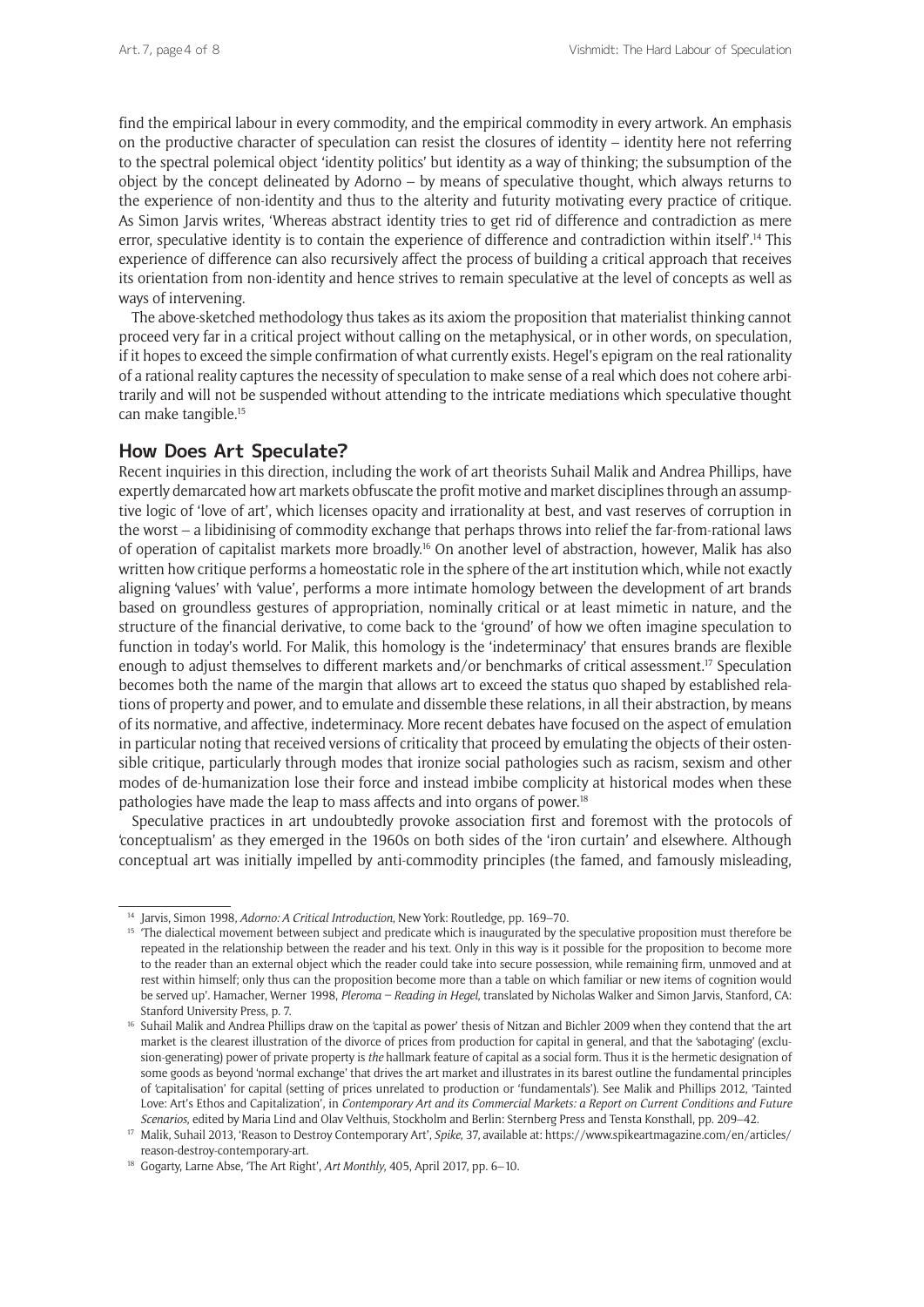'de-materialisation' thesis) arguably what it did instead was actually to reflect and anticipate a transition in capitalism from an economy centred on the industrial production of commodities to an economy centred on the control of intellectual property, trade in speculative assets, and the financialisation of older productive forms such as industry, while post-object art forms such as performance forecast a shift to (self-) 'performance' as the evaluative prism for all labour. Further, at a more generic level, art has a symmetry with capital in both its formal independence from labour, particularly in the moment of money capital, and the disavowal of its dependence on labour as the source of value. The re-contextualisation of non-artistic modes of labour and social processes within art, which appears in many variants of contemporary art (and which, according to some, has been a red thread of Modernism since much earlier, from Duchamp and Dada on) presents an analogy with the extension of the commodity-form to previously un-capitalised or de-commodified sectors of social production. Thus we can see contemporary art as enacting a species of 'primitive accumulation' in the sense of bringing objects and processes under a specific value-form. We can likewise see art entering into a new relationship with abstract labour when the qualities of the artist are wishfully extended to the normative subject of wage-labour as a new precarious norm. On its face, the transcoding of Marxist categories such as 'primitive accumulation' or 'abstract labour' in the context of art is problematic because art production is not value-producing labour; nor is it a fully-fledged social relation such as capital which seems capable of dominating a 'mode of production'. Yet, when art comes to emulate other kinds of activity in its post-conceptual trajectory, including many which would otherwise be subsumed under 'labour', and when labour is increasingly performed under the aegis of qualities such as creativity, flexibility and indeterminacy, in the profile of the 'creative industries' as much as the temp-agency service or factory worker, there is a material necessity to re-think the content of these categories. Concomitantly, there is a need to infuse the categories of Marxist aesthetics with this re-thinking, and here I have in mind chiefly the Adornian negative dialectic of autonomy and heteronomy as the social ontology of the artwork under capital.

The aforesaid 'norm' of indeterminacy for art coupled with the pursuit of abstract value by capital echoes the contradiction between the rigid rule of the value-form over the mode of production and the dogma of 'flexibility' as the template for labour in its current incarnation as entrepreneurial 'human capital'. Art's indeterminacy sets the stage for the enforced 'creativity' of the atomised worker and the re-structured subject of the skeletal welfare state, whether in the social democratic guise of socially engaged practice or the direct forms of economically justified social cleansing and arts-led property development globally ascendant today. This presents us with a heavily class-coded form of speculation, wherein the bourgeois class power involved in the re-visioning of urban areas – signifying the consumption of space – is contrasted with the bleakness of urban environments with their contradictory histories of accumulation and migratory flows on permanent display. Labour must be flexible because capital is mobile, and it must affirm the valorisation of capital – at the level of each individuated wage-earner – rather than collectively contest it – as part of its own self-expansion. Credit rather than wages come to guarantee the necessities of life in times of plenty and austerity alike, suturing the interests of capital and labour – with 'labour' here referring to everyone who doesn't own the means of the reproduction of their lives – closer together.<sup>19</sup> Thus, the ideologeme of 'human capital' comes to embody a truth: the biopolitical harnessing of human survival to capital's valorisation, with many of the institutions of social mediation and compensation increasingly on the wane.<sup>20</sup>

#### **Is There a Speculative Mode of Production?**

The boundaries between art and labour become indistinct with the expansion of finance and the expansion of art in the speculative mode of production; yet it is the loss of identification with the source of employment and the growth of its existential as well as objective contingency that argues not just a crisis of class politics, but a crisis of reproduction of the class relation. From the side of capital, value can now be extracted twice: in the workplace, and through the credit system into which workers become integrated through the necessary recourse to personal finance for education, health care, acceptable standards of consumption, and so forth. There are of course other, less direct ways by which profit (rather than value strictly speaking) can

<sup>&</sup>lt;sup>19</sup> The more obvious it becomes that the economic basis of any individual's life is liable to annihilation, and the more real economic initiative is concentrated with the concentration of capital, the more the individual seeks to identify with and adapt to capital. For capital, however, the individual's self-preservation is not in itself a matter of any importance'. (Jarvis 1998, p. 83).

<sup>&</sup>lt;sup>20</sup> The films of Melanie Gilligan provide some incisive extrapolations of this point. See Bernes, Jasper 2015, 'Capital and Community: On Melanie Gilligan's Trilogy', *Mute*, available at: [http://www.metamute.org/editorial/articles/capital-and-community-mela](http://www.metamute.org/editorial/articles/capitalandcommunitymelaniegilligan%E2%80%99strilogy)[nie-gilligan%E2%80%99s-trilogy](http://www.metamute.org/editorial/articles/capitalandcommunitymelaniegilligan%E2%80%99strilogy).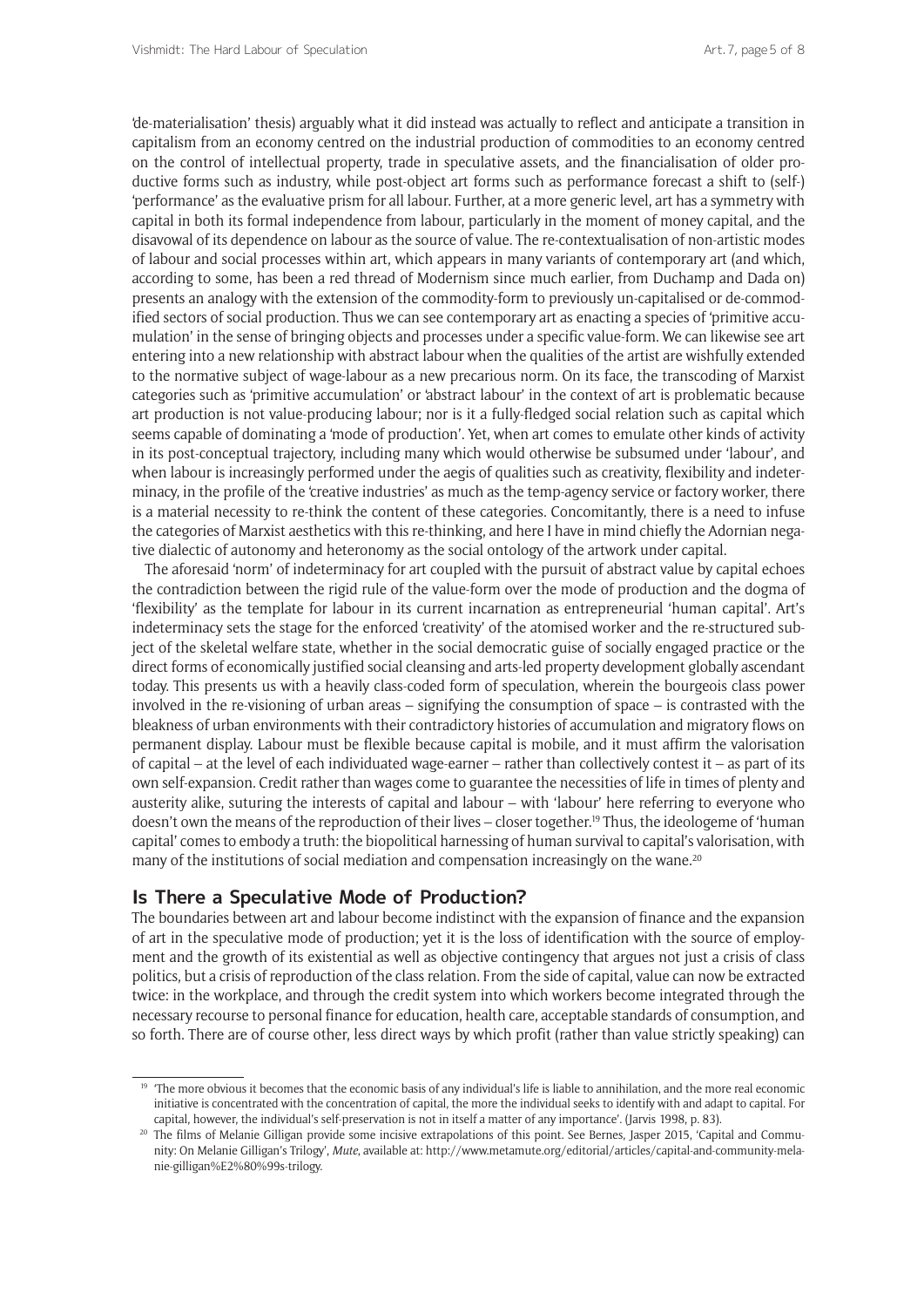be extracted, whether it's carceral strategies in which revenue accrues to state agencies and private contractors, or compulsory unpaid labour in return for unemployment benefits.<sup>21</sup> This is speculation as an unavoidable way of life for those who do not control the means of production and reproduction, and for those who do, a de-valorised labour force subject to a de-valorising capital, which can at least generate profit for itself through their securitised debt.

The use of debt as an instrument, if not a logic, of governance is well documented.<sup>22</sup> And further back, Marx already in *Capital* speaks of 'the public debt' as a major tool of capitalist discipline over the working class on a global scale, driving the expropriation that creates a working, or non-owning, class to begin with. However, debt acquires a new ubiquity and hegemonic quality when the working class is recomposed as a debt-extraction resource for speculative capital, while its members are urged to envisage themselves likewise as flows of speculative capital. The constant absorption and expulsion of labour is perhaps one of capital's main contradictions. While capital's attempt to solve this contradiction with the 'flight into credit' and speculative valorisation is historically not new, if exacerbated in the recent past and present, the recomposition of workers as speculative 'human capital' throws up yet another set of contradictions. Some of these are posed by the re-configuring of artistic practices through the politics of wage labour, which is seen as a re-politicisation of the speculative artistic subject as it is reproduced in the institutions of art.

The presupposition that has not been fully articulated so far is that speculative capital is not unproductive capital, as many left analyses of the 'real economy; and 'Wall Street' often suggest, but that speculation itself constitutes a mode of production. Apart from the already-cited grounds for this claim, one could also cite Christian Marazzi when he puts forward the proposition that 'financialisation is not an unproductive/parasitic deviation of growing quotas of surplus-value … but rather the form of capital accumulation symmetrical with new processes of value production'.<sup>23</sup> This would be heterodox going by Marx's sense of the term 'productive capital' to mean capital that extracts surplus-value from labour and reinvests it in expanding production, rather than capital that grows through derivative transactions.24 Yet what has to be considered here is capital's contradictions and the solutions it has found to them since Marx's time, such as the hypertrophied growth of the financial sector to address issues of stagnation for profit rates and find new areas of investment, however cannibalistic in their outcomes. This shows that we have to be attentive not just to capital's operations under particular historical conditions, but to the status of finance as capital in its, so to speak, pure state:  $M - M'.^{25}$  The production of anything is just a detour to the augmentation of money. How does such a 'pure' state function when it attains a social dominance on the scale observable in the present moment? Does the freedom of self-valorising value come to be identified with the freedom of the human subject as such, and how? Does art as the designated realm of the unconditioned and experimental – the speculative – in social life, in every way opposed to regimented and oppressive wage-labour, provide a topos to understand this?

<sup>&</sup>lt;sup>21</sup> See Friedli, Lynne and Robert Stearn 2015, 'Positive Affect as Coercive Strategy: Conditionality, Activation and the Role of Psychology in UK Government Workfare Programmes', *Medical Humanities*, 41: 40–7 where they write 'An unemployed person creates value and generates income for everyone except themselves.' (p. 43). See also Soederberg, Susanne 2014, *Debtfare States and the Poverty Industry: Money, Discipline and the Surplus Population*, London and New York: Routledge, and Wang, Jackie 2018, *Carceral Capitalism*, semiotext(e), Los Angeles and New York.

<sup>&</sup>lt;sup>22</sup> The federal promotion of home ownership in the United States through mortgage subsidies since the 1930s can be seen as an example of the disciplinary function attributed to debt, both in terms of the complicity and conformism at the workplace required to hold on to a job in order to keep up payments, and the need to remain a creditworthy subject, especially in the contemporary era. This historical trend is crucial to the American 'cultural preference' for home ownership often discussed as one of the major factors that fuelled the subprime mortgage crisis. See Endnotes 2010, 'Notes on the New Housing Question', *Endnotes* journal, 2: pp. 50–66; Vishmidt, Marina, Mute Editors and Silvia Federici 2013, 'Permanent Reproductive Crisis: an Interview with Silvia Federici', *Mute*, available at: [http://www.metamute.org/editorial/articles/permanent-reproductive-crisis-interview-silvia-federici](http://www.metamute.org/editorial/articles/permanentreproductivecrisisinterviewsilviafederici); Marron, Donncha 2009, *Consumer Credit in the United States: A Sociological Perspective from the Nineteenth Century to the* Present, New York: Palgrave Macmillan; McClanahan, Annie 2014, 'Bad Credit: The Character of Credit Scoring', *Representations*, 126: pp. 31–57; Aalbers, Manuel B. (ed.) 2012, *Subprime Cities: The Political Economy of Mortgage Markets*, Oxford: Wiley-Blackwell.

<sup>23</sup> Marazzi, Christian 2011, *The Violence of Financial Capitalism*, 2nd ed., translated by Kristina Lebedeva and Jason Francis McGimsey, Los Angeles: semiotexte(e), p. 48.

<sup>24</sup> This is what Marx would term 'fictitious capital'. Marx, Karl 1991 [1894], *Capital: A Critique of Political Economy*, Volume Three, translated by David Fernbach, London: Penguin Books, pp. 594–679.

<sup>&</sup>lt;sup>25</sup> Marx speaks of *M-M'* as the 'pure form' of the 'automatic' fetish of value, which, as 'money breeding money' no longer 'bears the marks of its origin' in the overall reproduction process (Marx 1991, p. 516). He addresses the various modalities of finance or 'interest-bearing' capital largely in Volume III of *Capital*. See especially Chapter 24: 'Here we have *M-M'*, money that produces more money, self-valorizing value, without the process that mediates the two extremes.' He also notes that this circuit is the most *fetishised* of the circuits of capital, once the mediation of the commodity is dispensed with: 'In … *M-C-M'* … it presents itself as the product of a social *relation*, not the product of a mere *thing*' (Marx 1991, p. 515).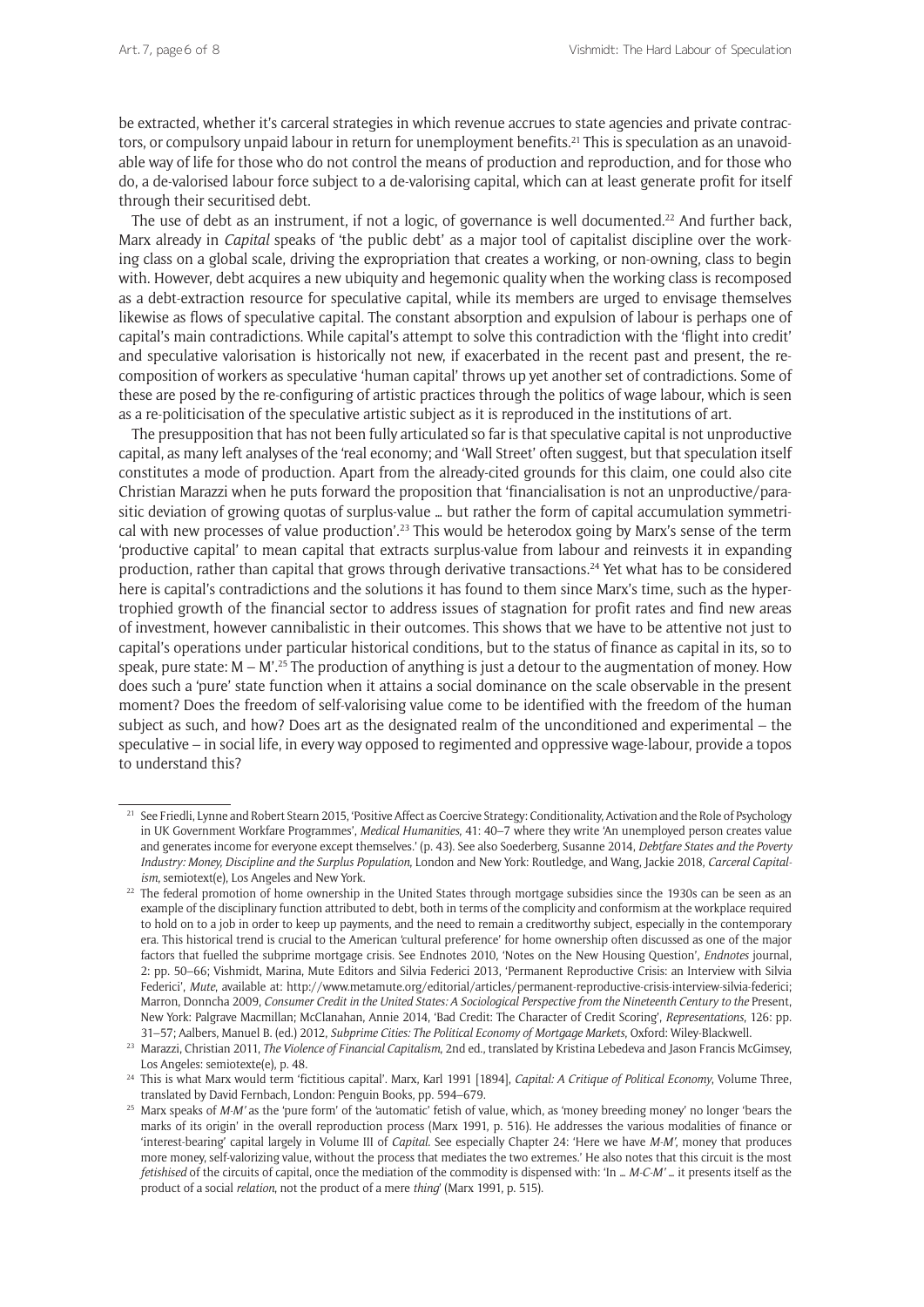A caveat here is that I am considering art not so much in its character as an exceptional commodity but at a more integral analytic level, as an activity that harbours emancipatory agency which can be commodified *insofar as* or *because* it seems to counter the universality of alienation generated by the tightening grip of the value form over social relations. The utopia of money likewise seems to rest on the premise of transcending the contradictions of life overdetermined by the value form – by means of it. In this sense, both art and capital exert an ideological force through and against the negativity and constraint represented by labour, especially in the present moment when its forms of social and political valorisation have largely evaporated, along with the economic ones. This expulsion of labour is more evident in financialised capitalism and in post-conceptual art practices, characterised as they both are by formal systems of validation and a denegation of the object, since much, if not all, industrial capitalism and modernist art amplified labour and the aura of the material object.

The tensions between the speculative activity of art and the speculative activity of capital as 'autonomised', or seemingly independent, forces reinforcing the heteronomy or dependency and marginalisation of labour can be read through their common reliance on indeterminacy and contingency; a reliance which gives an as yet equivocally emancipatory character to their respective ways of subjugating and effacing labour from their valorisation process. Speculation, as a category that connotes both freedom and a sort of risk-taking profligacy, seems to gesture to this equivocal aspect. To recall our earlier vocabulary, concepts seek to subsume their objects but are unable to do so without friction, a friction that can exert a transformative agency over the concept itself as the labour of speculation inflects its domination in the direction of reflexivity and critique. Examples of such critique in the space of artistic production could include practices that engage in mimesis with finance *or* with labour, questioning the accumulative drive of art's postconceptual ontology in ways that are content neither with representation nor with infiltration. The subjectivation of the artist as a speculator on her own indeterminacy can here exhibit partisan effects.

We have seen that speculative thought, like capital, is pervaded by a labour that it disavows and expels. Does, then, a juxtaposition of art and labour allow us to see how labour mediates speculation as a mode of production in art and in capital? This can be seen as a result of the establishment of a common habitus and sets of predispositions that bridge the 'enterpreneuriality' enjoined upon artists and art professionals and the 'soul at work' now demanded of even the most menial and precarious jobs. Does this constitute a genuine shift in the subjectivation of labour that will take ever-greater hold in the persistence of crisis conditions, or is it simply epiphenomenal to a particular mode of neoliberal ideology? Central here could be that the constitutive indeterminacy of the aesthetic driving the speculative mode of production can become an active negativity, essential both for a rupture with that mode of production and for instituting the speculative as an engine of social change.

#### **Competing Interests**

The author has no competing interests to declare.

#### **Author Information**

Marina Vishmidt is a writer and editor. She teaches at Goldsmiths, University of London. Her work has appeared in *South Atlantic Quarterly, Ephemera, Afterall, Journal of Cultural Economy, Australian Feminist Studies*, and *Radical Philosophy*, among others, as well as a number of edited volumes. She is the co-author of *Reproducing Autonomy* (with Kerstin Stakemeier) (Mute 2016), and *Speculation as a Mode of Production: Forms of Value Subjectivity in Art and Capital* (Brill 2018). She is a member of the Marxism in Culture collective and is on the board of the New Perspectives on the Critical Theory of Society series (Bloomsbury Academic).